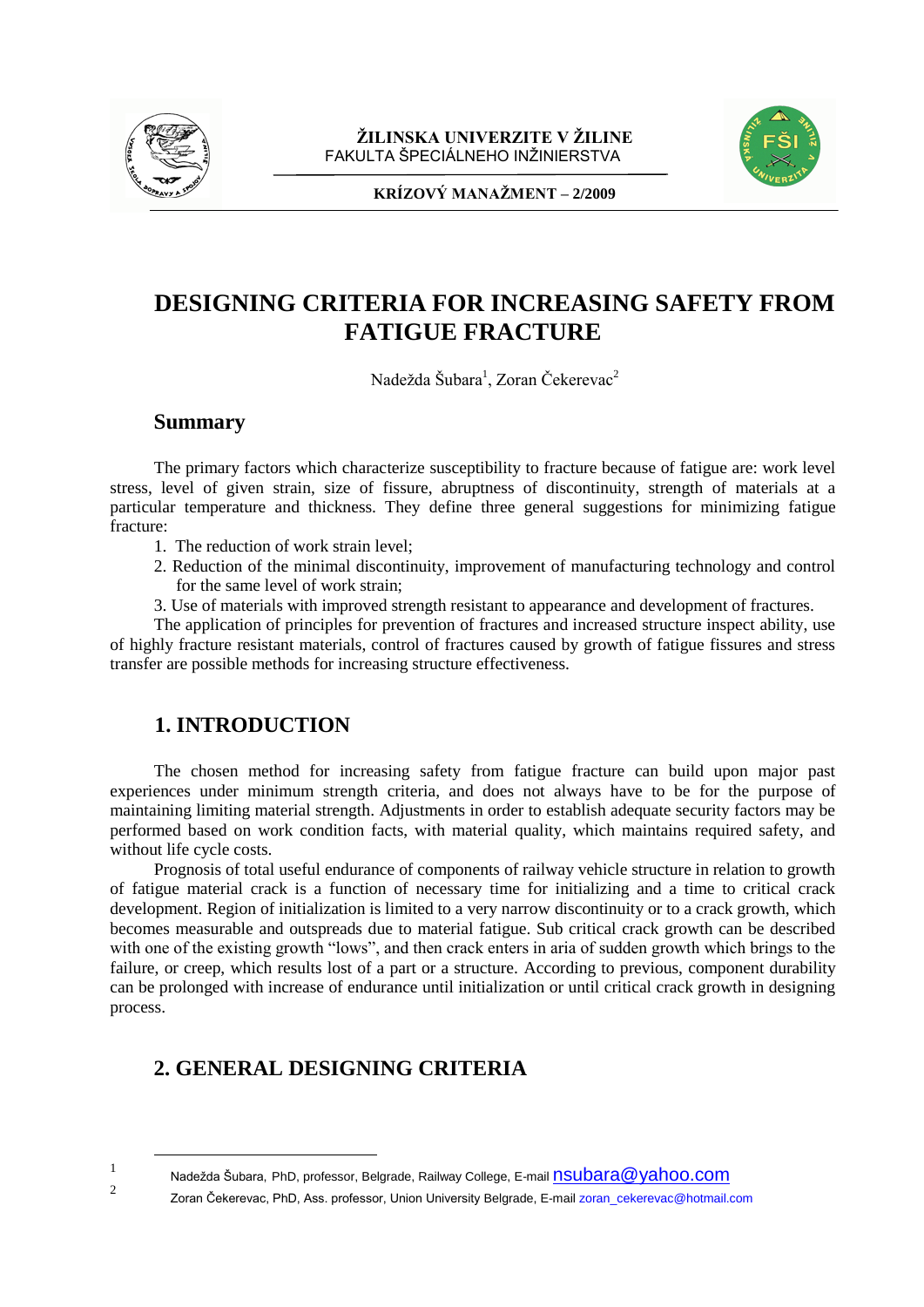General designing criteria for increasing fracture safety are already applied; however fracture mechanics postulates characterize process more quantitative. Here in essence, having in mind that size of stress intensity limit component  $K_{Ic}$  that describes stress state round crack top can be expressed by relation e.g.  $K$ *<sub>c</sub>*  $C$ *c* $\sqrt{rd}$ <sub>*c*</sub>

$$
K_{c} = G \sqrt{\mathcal{A}_{c}}
$$

Where:  $C - Factor$  in function of crack geometry and structural element shape;

- $\sigma$  Known work load:
- $l_{cr}$  Critical crack length which results fractures.

Critical crack length  $l_{cr}$  is expected that increase of  $K_{lc}$  (fracture toughness at flat deformation) or decrease of  $\sigma$  has larger effect to crack resistance than decrease of initial crack size  $l_0$ . At the same time, control of  $\sigma$  and  $K_{Ic}$  is easier than of initial crack size  $l_0$ . General condition of material destruction with existing damage with limited size, for the general load case in conditions of flat deformation, defines values for allowed stress concentration strength round the crack tip, i.e. the elliptic surface of limited crack fracture toughness. Strength measures for stress singularity for the all deformation shapes are limited by the surface of limit fracture toughness of a crack [1] and [4]. When, e.g., primary parameter, which influences speed of sub critical crack growth, i.e. component  $K_I$  (for quasi-clean tearing in the conditions of flat deformation [1] and [4]) (or  $\Delta K$  component  $R_I$  (for quasi-clean tearing in the conditions of flat deformation [1] and [4]) (or  $\Delta R$  -<br>see Paris-Erdogan  $dV \rightarrow W$  dependence of crack growth speed as tearing is significant -  $d/dN$  with change of ranges of fluctuation of stress intensity  $\Delta K$  [1] and [4]) increases on a level larger than two, then the decrease of  $\sigma$  (or  $\Delta\sigma$ ) will bring to significant increase of useful endurance  $K_{Ic}$  at the majority of construction elements. It can be established that:

I – Decrease of structural stress, or stress fluctuation, for same production quality and control, as well as

for the same limiting material strength  $K_{Ic}$  – at straight strain or,  $K_{c}$  – at straight stress state, results new larger safety margin. It is larger in relation to fatigue fracture, or expanded durability to fatigue appearance, taking into consideration the possibility of larger sub critical crack growth before discontinuity damage (Fig.1).

- II Improvement of production quality and control at usage of the same level of structural material stress has for the goal minimizing of initial discontinuity (Fig.1.).
- III Appliance of structural material with improved crack strength  $K_{Ic}$  for same structural stress results new discontinuity safety margins (Fig.1.).



*Fig.1. Illustration of appliance of general criteria for increase of safety of fatigue fracture [1] and [3]*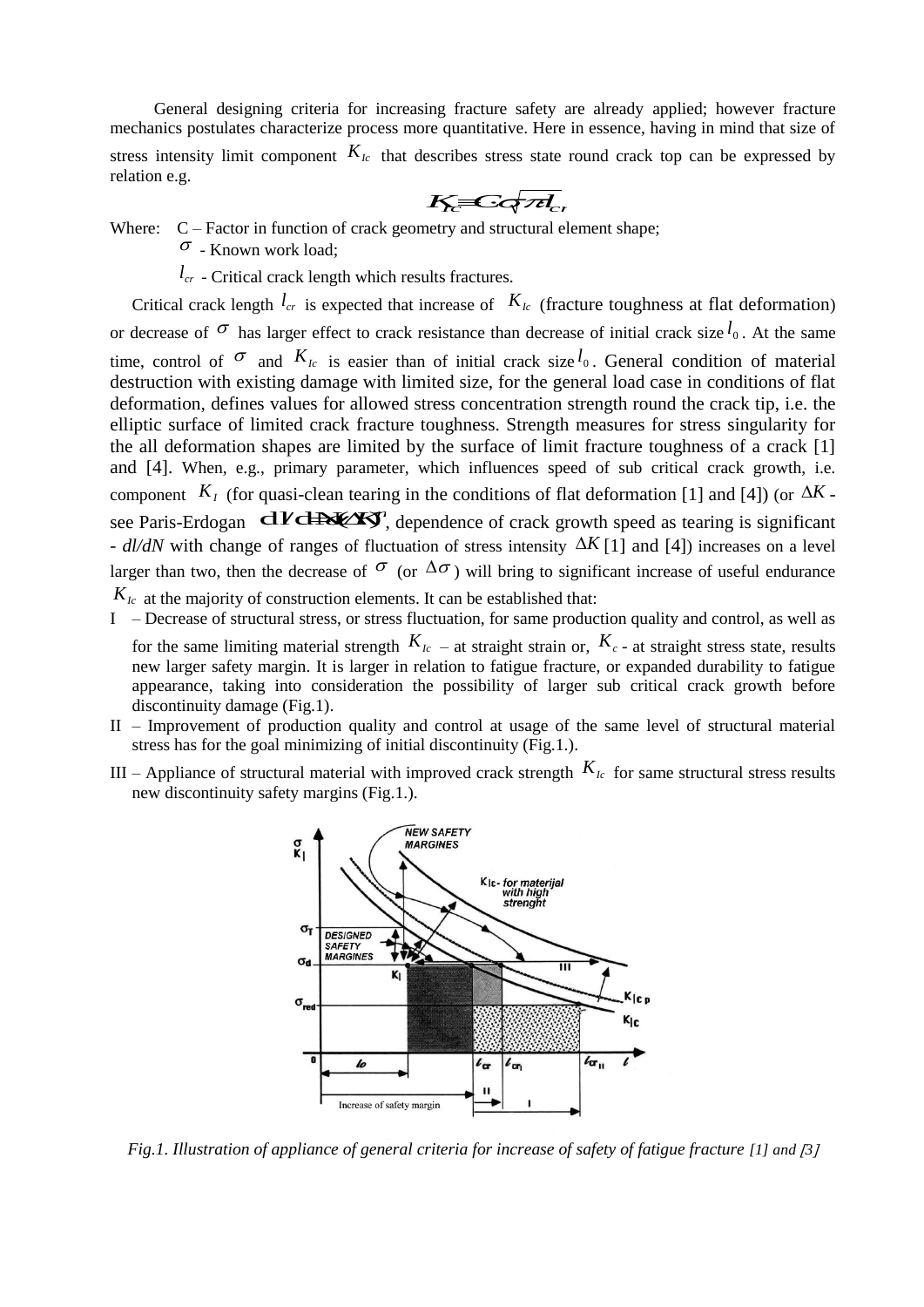Specific approach of fracture control of structural elements like railway vehicle depends on working condition characters and following general parameters:

- for known working structural load, changes of structural stress can be noted at primary basic fracture control, in consideration that reduced level of structural stress significantly reduces crack growth;
- for insufficiently correct defined working load of element, use of constructive materials with good strain on crack appliance and propagation  $-K_{Ic}$  is desirable;
- for complex welded structure like railway vehicle, where production quality and control techniques are not so precisely defined like at other types of structures (e.g. aircraft) recommendation are materials with some determinate minimum of strain level on appearance and spread of crack;
- relatively low level of strain can be tolerated only for elements of known working load and control level that is capable to control fracture due to fatigue;
- For elements where damage effects cannot be tolerated (designing safety criterion  $-$  e.g. railway vehicle wheel set) all factors that influence fatigue fracture have to be controlled.

Effect of three integral primary factors of control of structural sensitivity on damages: dilatation stress level $\sigma$ , crack size l and material strain on cracks  $K_{Ic}$ , for completely endurable structures exposed to load till material fatigue appearance, can be analyzed with appliance of illustrative diagram on Fig.2.



Fig.2. Illustration of primary factors for fatigue fracture control [1] and [3]

In area I (Fig.2.) can be seen that great effect on improvement of endurance has significant decrease of fatigue crack growth speed as a result of stress scope decrease ( $\sigma_1 < \sigma_2$ ). Primary factor to fracture influence is here the scope of structural stress ( $\sigma_{\text{max}} - \sigma_{\text{mir}}$ ).

In area II (Fig.2.) can be seen that great effect on improvement of endurance is consequence of very low growth speed at inherent small fatigue cracks. Here the primary factor for crack safety is quality of production and control.

In area III (Fig.2.) great improvement of endurance is consequence of transition of material behavior from straight-elastic dilatation into elastic-plastic state. This level of behavior is secured by the demands for increased strength at average load speeds.

For low effect on endurance in area IV (Fig.2.) on transmission from elastic-plastic to plastic behavior, cause is the great crack growth speed that stays big without consideration of doubled or tripled critical size of crack length  $l_{cr}$ . Here the effect on endurance is insignificant, but has a positive influence on change of way of damage.

Beside general criteria for increase of fracture safety an appliance of less known is also recommended: